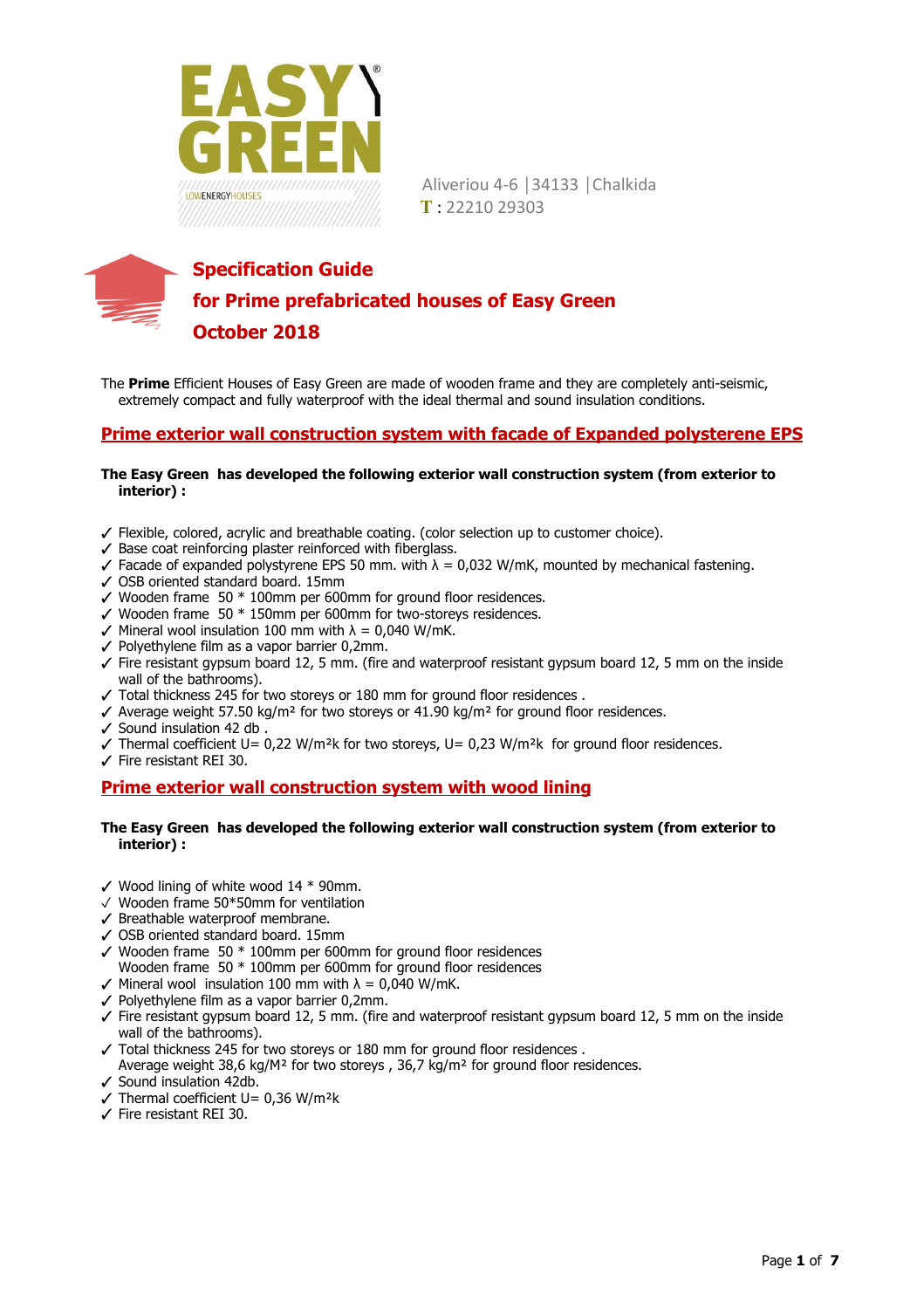

## **Interior wall construction system**

### **All the interior walls are designed such as:**

- ✓ Wooden frame 50\*100mm per 600mm.
- $\checkmark$  Mineral wool insulation 50 mm with  $\lambda = 0.040$  W/mK.
- ✓ Bilateral fire resistant gypsum board 12,5mm. (fire and waterproof resistant gypsum board 12,5 mm on the inside wall of the bathrooms).
- ✓ Room height 2,65m.
- ✓ Total thickness 125mm.
- ✓ Sound insulation Rw 39 db.
- ✓ Fire resistant REI 30.
- ✓ Average weight 31.10 kg/m2.

## **Mezzanine and attic floor**

#### **The mezzanine floor are designed from below to top:**

- ✓ Fire resistant gypsum board 12,5mm.
- ✓ Polyethylene film as a vapor barrier 0,2mm.
- $\checkmark$  Wooden lath for plasterboard installation 15  $*$  70mm.
- $\checkmark$  Wooden floor beams 80  $*$  200 mm.
- ✓ Mineral wool insulation 50mm between the beams.
- ✓ Mineral wool insulation between the beams (only under a loose attic) 150mm.
- ✓ OSB oriented standard board 15mm.
- ✓ Polyethylene film as a vapor barrier 0,2mm.
- ✓ Filling with expanded polystyrene and lightweight screed with total thickness 180 mm in case of ceramic tiles
- ✓ Drywall filling consisting of wooden beams and OSB 15mm in case of wooden or laminate floor
- $\checkmark$  Total thickness 433mm.\*.
- $\checkmark$  Sound insulation Rw 42 db\*.
- ✓ Fire resistant REI 30 .
- $\checkmark$  Average weight 135.55 kg/m2  $^*$ .
- \* (with the floor filling)

### **Roof construction**

#### **The roof construction model consists of the following elements:**

Easy Green roofs offer a guaranteed lasting protection and durability. All exposed structural timber surfaces are properly coated and protected.All the visible parts of the ceiling are made of planed timber which impregnated with color. Maximum loading (snow load) 100kg / m<sup>2</sup>.

#### **Four or two pitched roofs are constructed as follows (inside to outside layers):**

- ✓ Fire resistant gypsum board KNAUF 12,5 mm. (only when underneath lies an accessible room)
- ✓ Polyethylene film as a vapor barrier 0,2mm. (only when underneath lies an accessible room).
- ✓ Wooden lath for plasterboard installation 15 \* 70mm. (only when underneath lies an accessible room)
- $\checkmark$  Wooden roof beams 40  $*$  200mm for downside open roofs. (high ceiling)
- ✓ Wooden grids 50 \*150mm connected with bolted plates for downside closed roofs. (flat ceiling)
- $\checkmark$  Mineral wool insulation 150 mm with  $\lambda = 0.040$  W/mK (only when underneath lies an accessible room).
- ✓ Breathable ventilation membrane.
- ✓ Vertical flags 35\*45 in order to create a ventilation gap.
- ✓ OSB oriented standard board 15mm.
- ✓ Bituminous waterproofing breathable membrane (common type).
- ✓ Bitumen roof tiles, in the color of choice.
- ✓ Overall thickness 295 mm .
- $\checkmark$  Average weight 59.09 kg / m<sup>2</sup>
- ✓ Soundproofing 42 db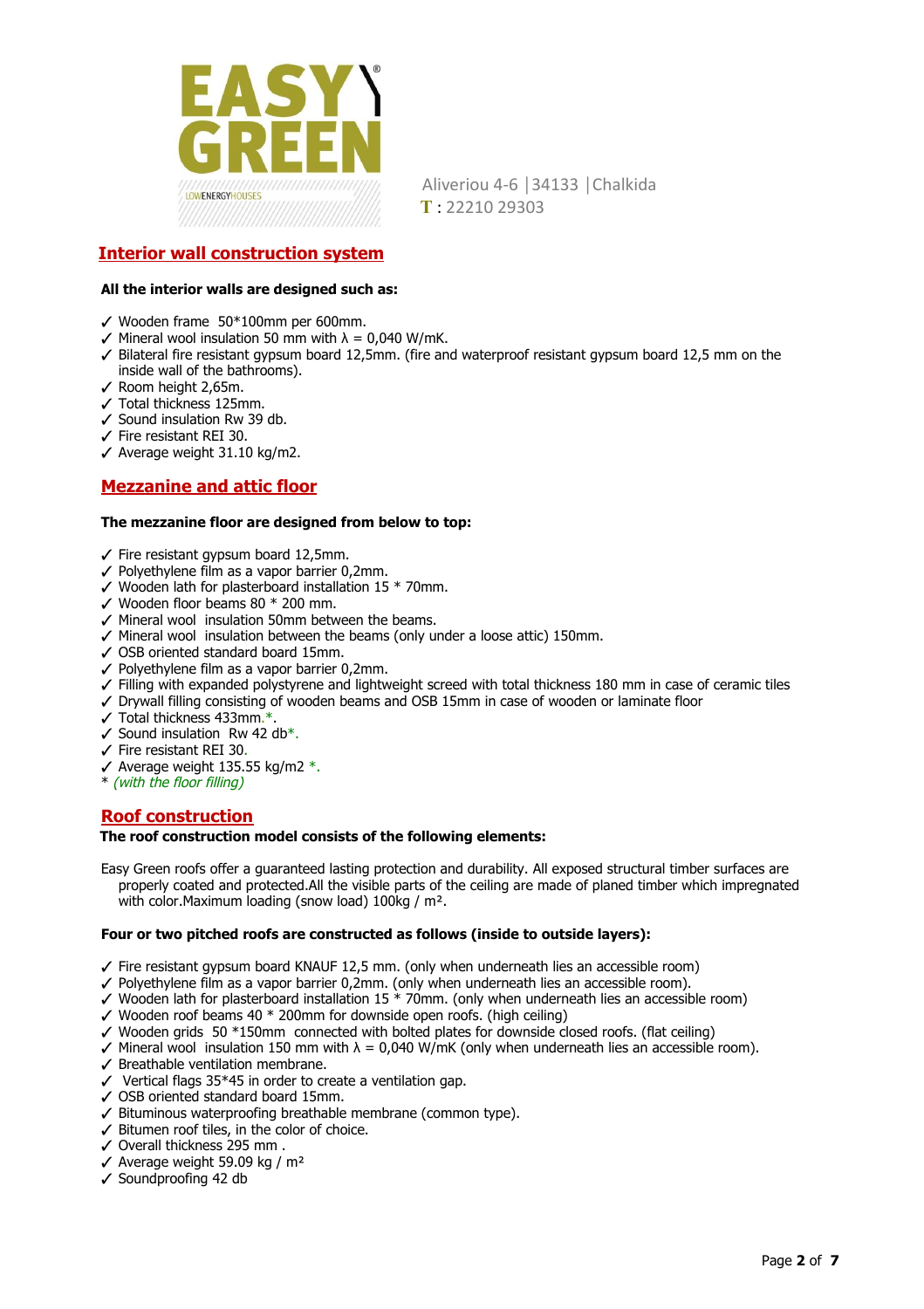

- $\checkmark$  Thermal coefficient U= 0,25 W/m<sup>2</sup>k
- ✓ Fire resistant REI 30 .

## **Flat terrace construction**

#### **Non-accessible terraces are constructed as follows (lower to upper layers):**

- ✓ Fire resistant gypsum board KNAUF 12,5 mm.
- ✓ Wooden lath for plasterboard installation 15 \* 70mm
- ✓ Polyethylene film as a vapor barrier 0,2mm
- ✓ Wooden floor beams 200 mm.
- ✓ Mineral wool insulation between the beams 100mm
- ✓ OSB oriented standard board 15mm.
- ✓ Polyethylene film as a vapor barrier 0,2mm
- ✓ 30-100mm expanded polystyrene foam chunks cut to create 2% slopes
- ✓ Waterproofing durable membrane FPO Sarnafil TG 66-15 1,5mm by SIKA.
- ✓ Overall thickness 308 mm .
- ✓ Average weight 62.75 kg/m².
- ✓ Soundproofing Rw 42 db.
- $\sqrt{\ }$  Thermal coefficient U= 0,16 W/m<sup>2</sup>k
- ✓ Fire resistant REI 30.

## **Windows and balcony doors**

- ✓ White PVC .
- ✓ Frames designed for tilt-and-turn (in double windows only one sheet can be tilted).
- ✓ Αrgon gas double glazing with low emissivity film (low-e).
- $\checkmark$  Thermal coefficient Ug=1,0 W/m2k Uf= 1,1 W/m2k.
- ✓ Metal knobs (white electrostatic paint)
- ✓ White marble threshold.

## **Entrance doors**

- ✓ Single shielded security door (without side panel).
- ✓ Single shielding, 14 locking points.
- ✓ Adjustable hinges.
- ✓ Security lock, handles, 180 degrees panoramic peephole.
- $\checkmark$  External white aluminum lining.

# **Electrical installation**

- ✓ Entire electrical installation in accordance with Greek law and european standards
- ✓ The positions of the lights, switches and sockets are selected according to customer's wishes.
- ✓ Cables used depending on the task: 3\*1,5mm NYL & NYA, 3\*2,5mm NYL NYA, 3\*6mm NYL , 5\*10+1.5mm NYL & NYY, UTP KAT6, TV cable.
- ✓ Main panel with 3-lines HAGER automatic electric fuses and Circuit Breaker separated per floor.
- ✓ Modular DIN Rail (fuses, switches, Circuit Breaker) SCHNEIDER.
- ✓ VALENA plugs and switches of LEGRAND house series (Neutral white or Classic crème color).
- ✓ All connections are instated inside junction boxes and are accessible in any case of damage or modification necessity.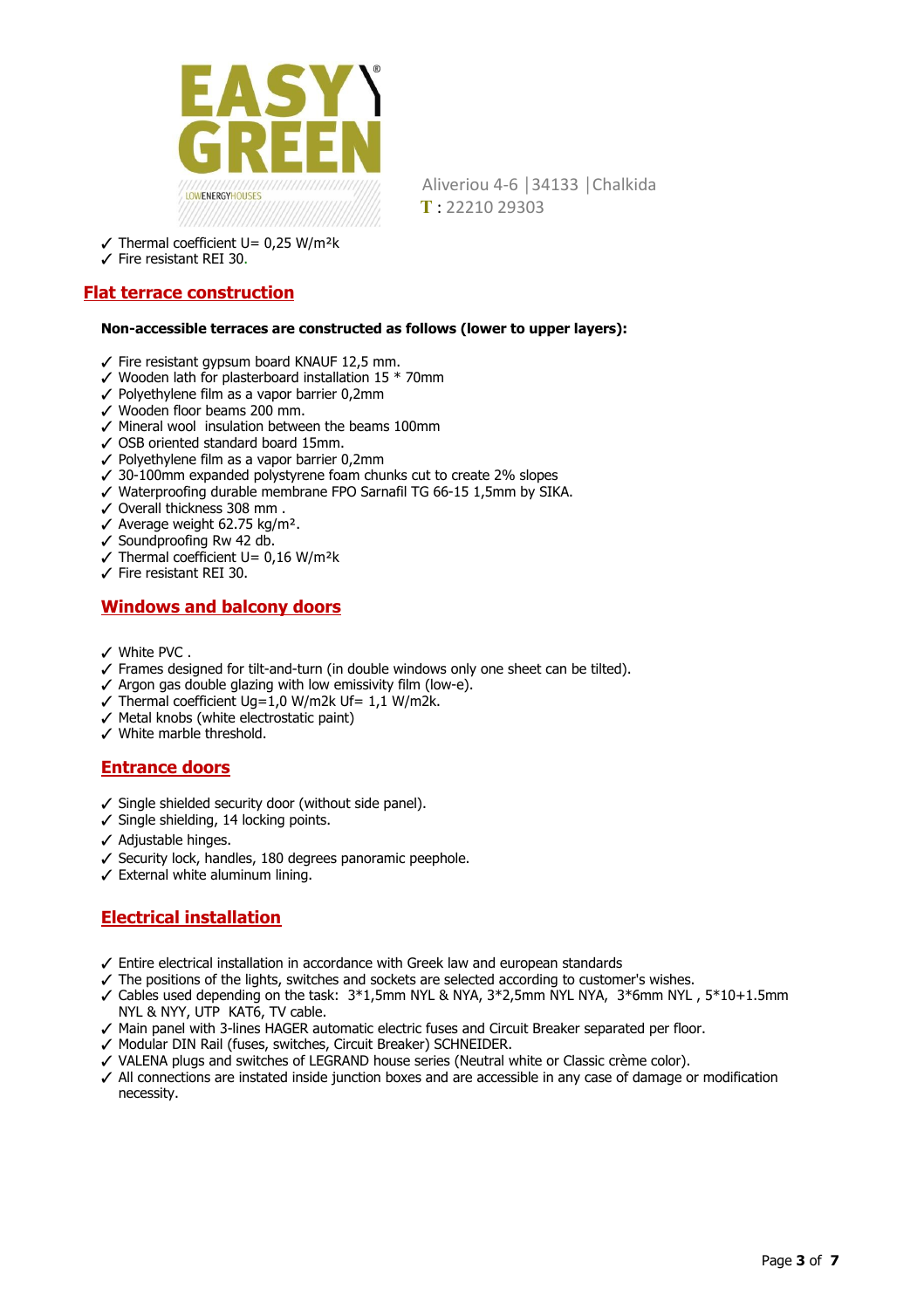

### **The electrical installation includes:**

### **Entrance**

- $\checkmark$  Line for entrance external light,  $3*1.5$  cable.
- $\checkmark$  Line for entrance internal light,  $3*1.5$  cable.
- $\checkmark$  Internal and external light simple switches,  $3*1.5$  cable.

### **w.c.**

- $\checkmark$  Simple switch with one lighting line, 3\*1.5 cable.
- ✓ Socket next to mirror, 3\*2.5 cable.

### **Bathroom**

- $\checkmark$  Simple switch with one lighting line, 3\*1.5 cable
- ✓ Socket next to mirror, 3\*2.5 cable.

### **Storage room**

 $✓$  Simple switch with one lighting line,  $3*1.5$  cable.

### **Entrance hall**

- $\checkmark$  Simple switch with one lighting line, 3\*1.5 cable.
- $\checkmark$  One socket, 3\*1,5 cable.

### **Kitchen**

- $\checkmark$  Simple switch with one lighting line,  $3*1.5$  cable.
- $\checkmark$  1 supply line for the oven, 3\*6 cable.
- $\checkmark$  1 supply line/socket for dishwasher, 3\*2.5 cable.
- $\checkmark$  1 supply lines for 2 sockets for other kitchen electrical appliances,  $3*2.5$  cable.

### **Lounge / dining room**

- $\checkmark$  Simple switch with one lighting line,  $3*1.5$  cable.
- $\checkmark$  1 supply line for 2 sockets,  $3*1.5$  cable.

### **Bedrooms**

- $\checkmark$  Simple switch with one lighting line,  $3*1.5$  cable.
- $\checkmark$  1 supply line for 2 sockets,  $3*1.5$  cable.

### **Exterior**

 $\checkmark$  Simple switch with one lighting line, 3\*1.5 cable. (for balconies or ground floor terrace)

### **Stairs**

 $\checkmark$  Simple switch with one lighting line,  $3*1.5$  cable.

## **Plumbing installation**

- ✓ Pipes for hot and cold water with 20mm thermo welding from INTERPLUST.
- ✓ Drainage systems for sanitary equipment with tube 40mm and 57mm SPIRAL SOLIDRAIN.
- ✓ Main drains fitted with FASO PLAST 6 atm pipe (100mm and 63mm).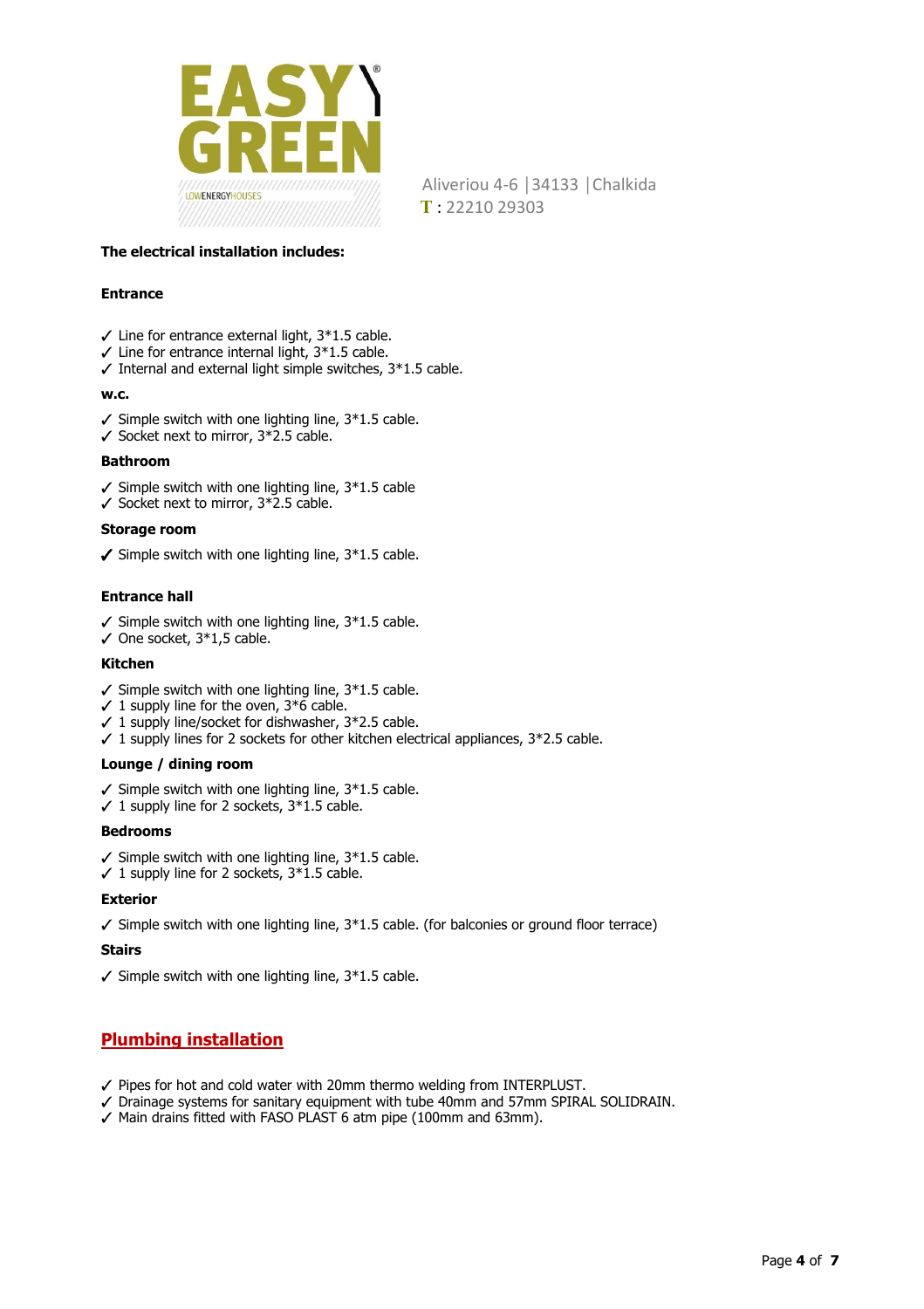

### **Residential plumbing installations included:**

- ✓ Kitchen: including supply plumbing of hot-cold water, wash basin and dishwasher drain.
- ✓ Bathroom: including supply plumbing of hot-cold water and drainage pans, wash basin, tub.
- ✓ WC typical: including supply plumbing of hot-cold water and drainage pans, wash basin.
- ✓ WC with shower: including supply plumbing of hot-cold water and drainage pan, wash basin, shower
- ✓ Balcony: Supply plumbing of one cold water faucet.
- ✓ All drains and supplies included are set inside the residence and over the surface of the basement/foundation slab. Not included: links to the external wastewater network reception, holding tank and plumbing work outside the contour of floors.
- \* one washing machine plumbing per residence

# **Sanitary Equipment**

- $\checkmark$  Basin with flush and toilet seat lids, market price 125 € + VAT
- $✓$  Wash basin for the bathroom, market price 70 € + VAT.
- $✓$  Wash basin for WC, market price 35 € + VAT.
- ✓ Bathtub, market price 233 € + VAT.
- $\checkmark$  Shower where applicable 70X70cm, market price 55€ + VAT..
- $\checkmark$  Tub faucet, market price 90  $\in$  + VAT.
- ✓ Washbasin faucet, market price 65 € + VAT.
- $✓$  Mirror inox 20s, market price 80 € + VAT.
- ✓ Bathroom accessories wash basin towel rail, tub's towel rail, cases for toothbrushes, soap, sponge and toilet paper, market price 65  $\epsilon$  + VAT

### **Sanitary Equipment included:**

- ✓ Bathroom: bathtub, lavatory pans with toilet flush, wash basin, mirror and bathroom accessories.
- ✓ WC with shower: basin with flush,shower, wash basin, mirror and bathroom accessories.
- ✓ WC typical: basin with flush, wash basin, mirror and WC accessories.

## **Screed**

#### **Ground floor above the basement or foundation slabs**

✓ Filling composed of 30 mm expanded polystyrene, and 65 mm lightweight screed topped with cement mortar.

### **Upper floor**

- ✓ Filling with expanded polystyrene and lightweight screed with total thickness 180 mm. (in case of ceramic tiles)
- ✓ Drywall filling consisting of wooden beams and OSB 15mm. (in case of wood or laminate floor)

## **Tile lining**

#### **Wall tiles (bathrooms - kitchen)**

- ✓ Maximum cover in height from the floor in bathrooms and WC: 2,10m.
- $\sqrt{ }$  Maximum cover in total area in kitchen: 4 m<sup>2</sup>  $*$ .
- $✓$  Maximum tile value selection 12, 00 € + VAT.
- ✓ The tile installation has been tallied parallel-vertical to the walls and tile dimensions have been considered smaller than 40\*40 cm. Diagonal placement or parquet type installation, installation without seams, designs, edging as listello, torelli, webbings and elaborated motifs, larger tiles, mosaic, and bevel cutting of the corners are extra charged. Tile coverings less than 0.60 m are calculated in current measure value no less than 60% of the price of 1 m².

\* All the offers are not calculated on the kitchen plan but rather on the maximum expected kitchen area.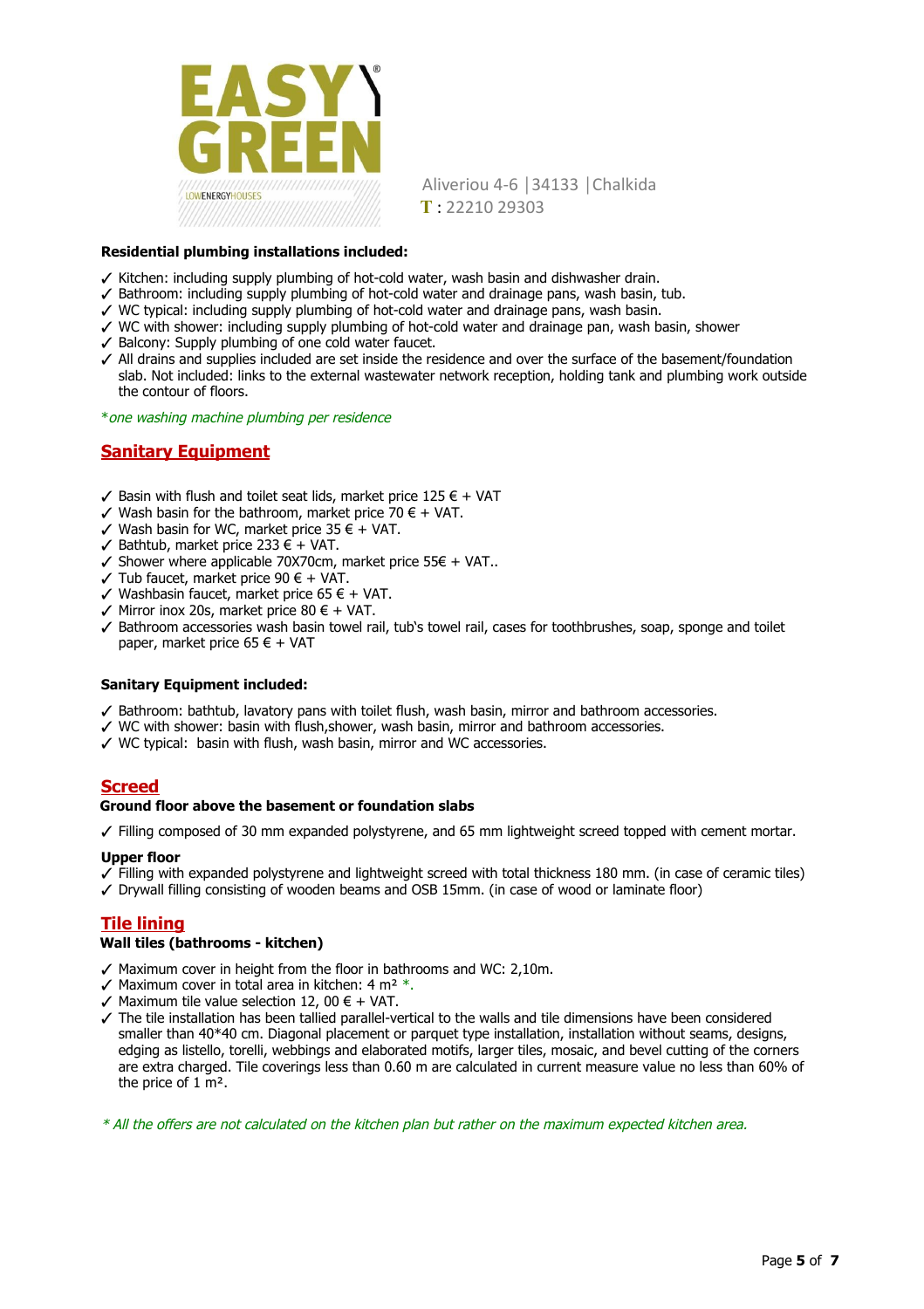

### **Ceramic floor Tiles (Rooms: kitchen, bathroom, WC, living room, storeroom, corridor, entrance)**

- $\checkmark$  Maximum selection tile value included in overall cost quotation: 9,00 € + VAT. .
- ✓ Skirting floor included.
- ✓ The tile installation has been tallied parallel-vertical to the walls and tile dimensions have been considered smaller than 40\*40 cm. Diagonal placement or parquet type installation, installation without seams, designs, edging as listello, torelli, webbings and elaborated motifs, larger tiles, mosaic, and bevel cutting of the corners are extra charged.

## **Floor linings with synthetic parquet (laminate)**

#### **Rooms: Bedrooms and upstairs corridor, hallway**

- ✓ Produced by Kronotex (made in Germany) thickness 7mm and 8 mm.
- ✓ Series Basic, Smart, Dynamic. .
- ✓ Substrate 3mm of polyethylene foam
- ✓ Skirting floor included.

## **Coloring – decoration**

- ✓ Plastic color (ecology) on the walls according to customer's wishes.
- ✓ Exterior colors for walls with colored elastic plaster facade according to customer's wishes.

## **Internal doors**

- ✓ Internal hinged laminate doors\*, without a special design, with a curved laminated frame, door sill with rubber, inox hinge, double barrel type, inox handle
- \* All offers are calculated with hinged doors sliding option comes with additional charge

## **Kitchen cabinets**

#### **Kitchen cabinets made of white melamine boxes 18mm and melamine shutters (soft form).**

#### **Included :**

- ✓ Kitchen bench 4cm waterproof.
- ✓ Upper cabinets 72 cm.
- ✓ Plastic adjustable legs.
- ✓ Aluminium baseboards .
- ✓ Hinges with brakes from Blum.
- $\checkmark$  Rails with brake from Blum.
- ✓ Plate racks.
- ✓ Cutlery case.
- ✓ Plastic waste basket.
- ✓ Single inox handles 9.6cm
- ✓ Double sink Pyramis, market price 50 € + VAT .
- ✓ Calculated total kitchen length\* (top and bottom) for 'Prime' houses: 4m.
- \* All the offers are not calculated on the kitchen plan but rather on the maximum expected kitchen area.